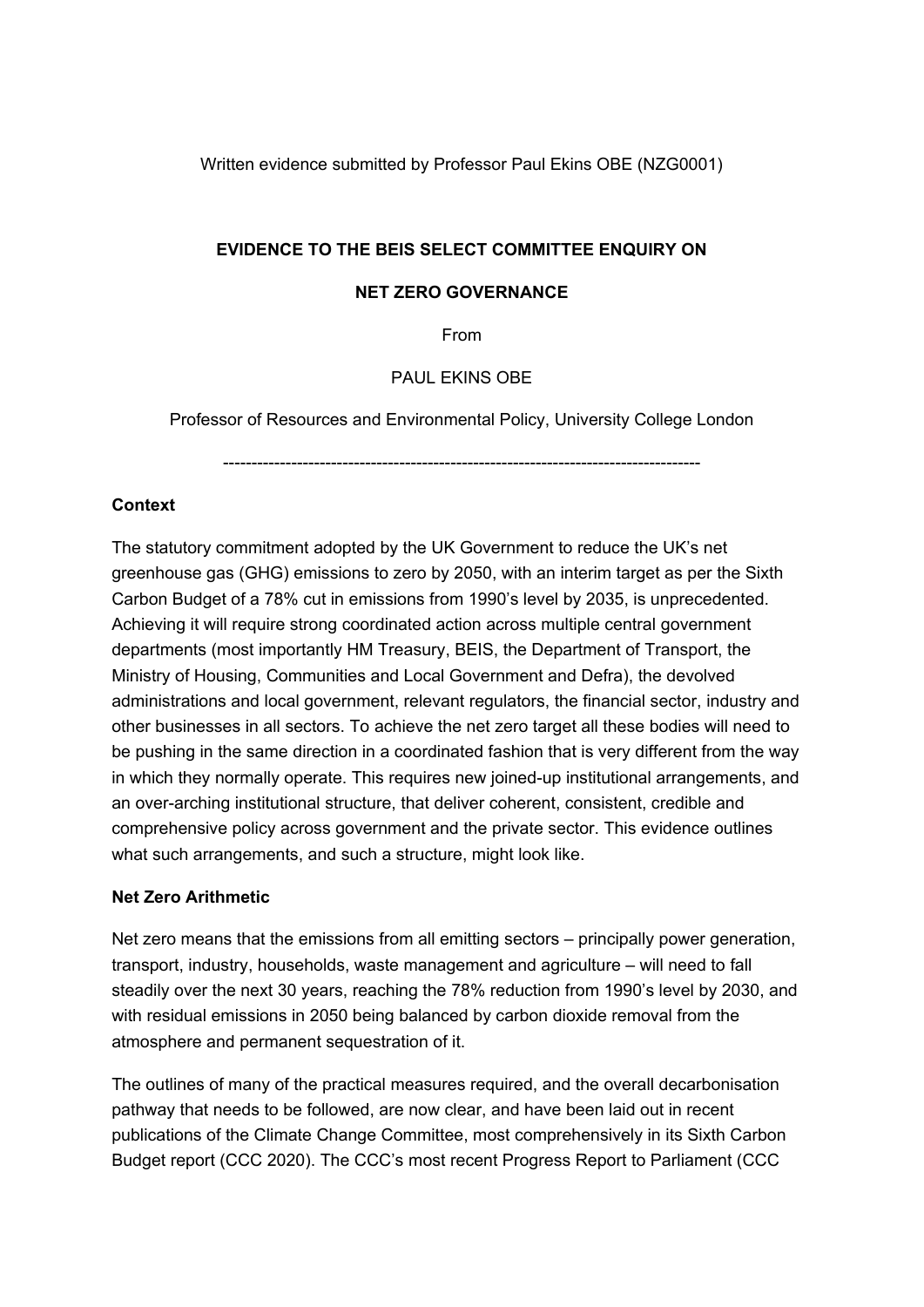2021) has shown just how far the Government's plans still are from any kind of pathway to net zero by 2050. While the Government plans to produce a number of plans and strategies during the lead up to the COP 26 climate conference, and perhaps beyond it, these plans and strategies will follow a long list of other plans and strategies which, despite ambitious rhetoric and stated intentions, have failed over the past decade to bring emissions down at a sufficient speed to meet even the Fourth and Fifth Carbon Budgets, set to achieve the much less ambitious target of an 80% reduction in emissions from 1990's level, by 2050. The adoption of the net zero target in 2019 has brought forth much more fine rhetoric, and some sectoral targets (e.g. for electric vehicles, gas boilers in homes), but the actual policies that have been adopted have so far failed to produce the faster reduction in emissions that is required, and there have been a number of policy developments, from an initial approval of a new coal mine in Cumbria, to the development of new fields for oil and gas extraction from the North Sea, to airport expansions, that seem to go flat against the UK's net zero ambitions and, if carried through, will make their achievement more difficult if not impossible.

A major purpose of the new institutional arrangements and architecture proposed here is to avoid policy inconsistencies of this kind, which serve to undermine trust in the private sector and in other countries that the UK is serious about achieving its net zero commitments, and therefore have a chilling effect on the private investments that will need to be made, particularly in industry, for emissions to fall at the required rate.

## **Net Zero Delivery Plan and Net Zero Delivery Body**

Like the response to Covid-19, achieving net-zero decarbonisation requires an unprecedented mobilisation of resources, with the difference that, if appropriately directed, this mobilisation can lead to the low-carbon economic recovery which the UK requires post-Covid, and to which the Government says it is committed.

The first task if the Government is to be seen to be taking its net zero commitments seriously is the formulation of a Net-Zero Delivery Plan. In March 2021 the Public Accounts Committee expressed surprise that, nearly two years after the net zero target had been adopted, such a Plan did not yet exist (PAC 2021). The Government has said that it intends to produce such a Plan in the coming months, and this is to be welcomed. But, as noted above, many previous low-carbon plans and strategies have come and gone over the past ten years, having made a minimal impact on emissions. If this Plan is to be different, there will need to a Net-Zero Delivery Body, and associated institutional arrangements, to ensure that it is delivered. In short, if the post-Covid mobilisation of resources is systematically to foster decarbonisation, an institutional architecture will be required that is able to join up government departments that traditionally operate in silos, with a clear focus on net zero three decades hence. Figure 1 shows the kind of architecture that will be required.

**Figure 1: Proposed Institutional Structure to deliver net zero.** Adapted from Allen et al. 2020.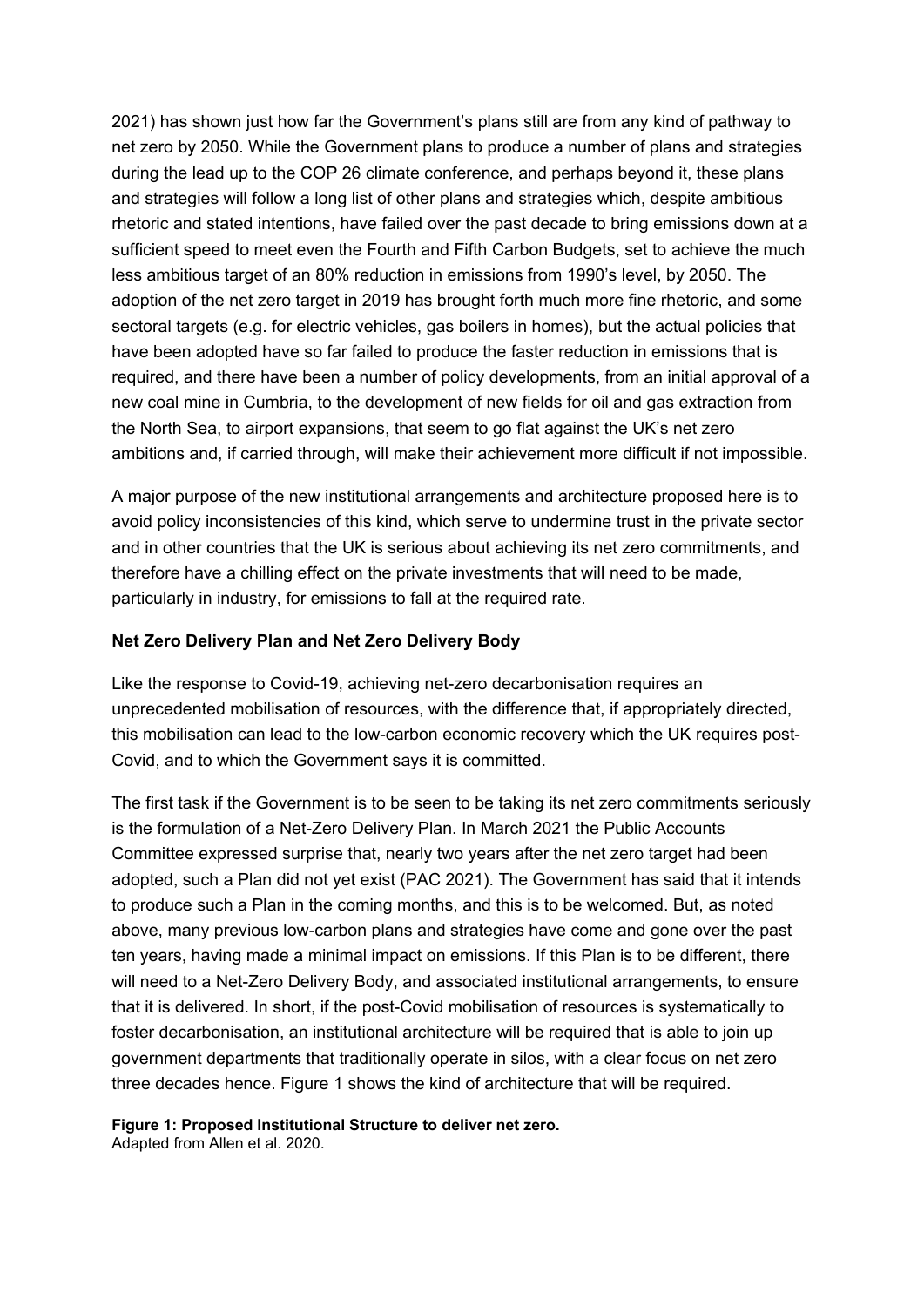

At the heart of the net net-zero institutional architecture is the Net-Zero Delivery Body, tasked with delivering the Net-Zero Delivery Plan, interacting closely with government departments and the Climate Change Committee, and reporting both to the Climate Change Emergency Committee, which is a renamed version of the Cabinet Committee on Climate Change, explicitly placed on an emergency footing, analogous to the COBRA Committee, which deals with other emergencies.

The Cabinet Committee on Climate Change was set up by the Prime Minister in November 2019, but it is unclear precisely who is on it, how often it has met or what its impact has been. When asked about it in the House of Lords on February 13<sup>th</sup> 2020, all the Government would say was that "information about the discussions that have taken place in Cabinet and its Committees, and how often they have met, is not shared publicly"<sup>1</sup> . This does not sound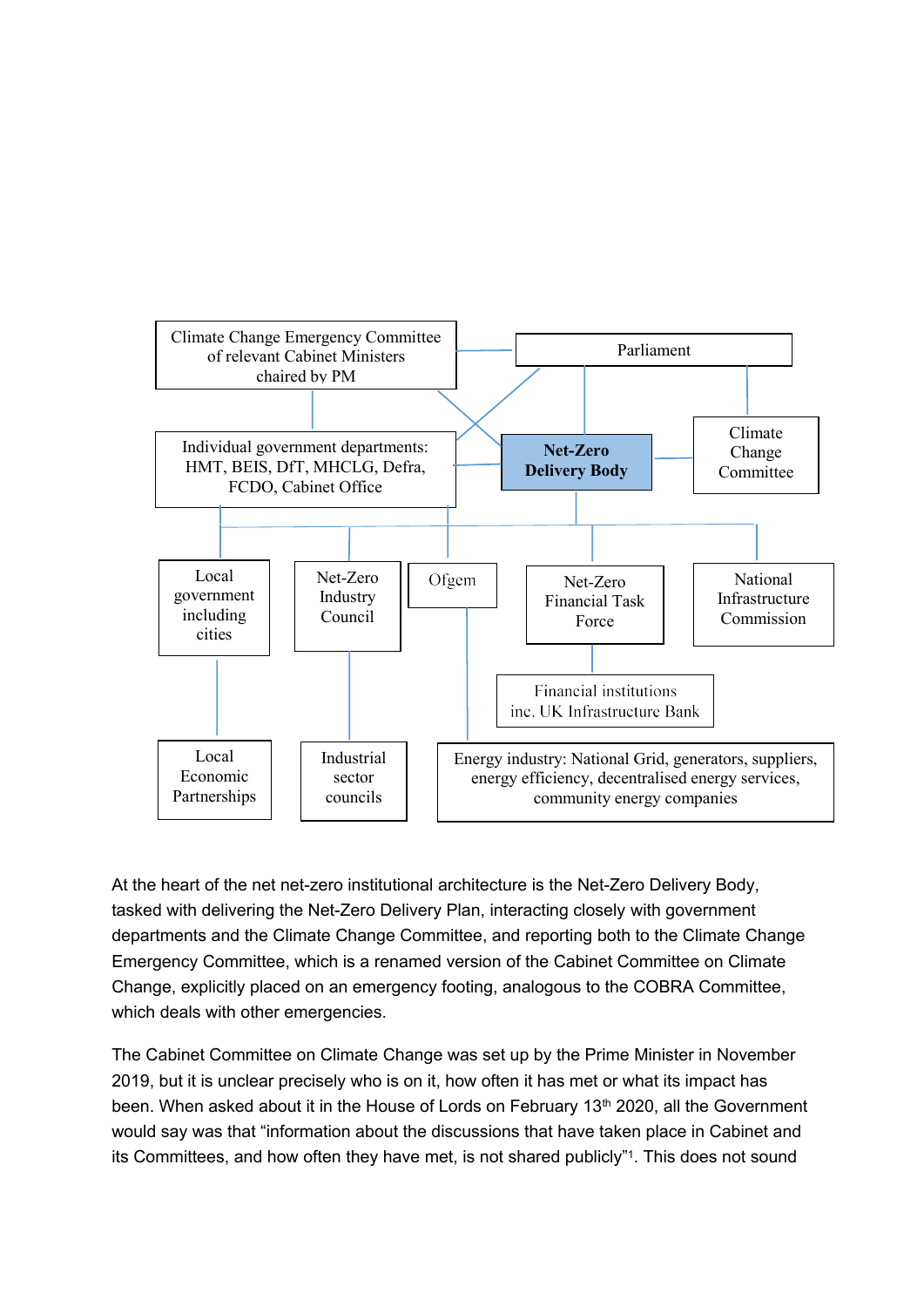like an approach that is likely to win public trust or confidence that the Government is taking climate change as seriously as it professes. Rather there should be a commitment that the Committee would meet quarterly to ensure the appropriate degree of visibility and authoritative decision-making which is necessary to coordinate effective use of governmental resources in achieving the dual objectives of COVID-19 economic recovery and net-zero emissions by 2050.

The Net-Zero Delivery Body (NZDB) would have an independent Chair and Vice-Chair, and would include representatives and/or receive input from relevant government departments, local authorities, the industrial sector, Ofgem, financial institutions, the CCC and the National Infrastructure Commission, as shown in Figure 1. The NZDB would be responsible for delivering the Net-Zero Delivery Plan, with enabling legislation delivered by the relevant government departments.

Some of the departmental imperatives are clear: BEIS must lead on ensuring that power generation is zero carbon by 2030, and that there would be enough zero-carbon electricity thereafter to help the decarbonisation of transport and heat, and on challenging key energyintensive industrial sectors (steel, cement, ceramics, chemicals, pulp and paper) to produce first low-carbon and then zero-carbon products, and guarantee to purchase them at a profitable price when they did. The Treasury needs to design and implement an escalating carbon price. The Department for Transport must build on its 2020 decarbonisation consultation document<sup>2</sup>, and any forthcoming subsequent version, to ensure that there is an accessible nationwide electric vehicle charging system by 2030, to accommodate the huge increase in electric vehicles that is envisaged by then, and that no internal combustion vehicle can be driven after 2040. The Ministry of Housing, Communities and Local Government must put in place a massive, well-funded scheme to bring UK housing up to the standards of energy efficiency that are already widespread in Scandinavia, and at the same time embark on a programme to convert by 2050 every home in the UK from natural gas to heat pumps, fuel cells or district heating. Defra must plant trees and ensure UK agriculture will use soils to store carbon as well as grow food. And the Behavioural Insights Team needs to recommend how low-carbon behaviours can be encouraged as the public emerges from the lockdown.

These departmental responses, while essential, will not be effective unless they are coordinated across government with clear lines of communication and joint delivery with business, the financial sector and civil society stakeholders. An increasing number of households will be generators as well as consumers of electricity. They will provide balancing and storage services to the grid. The electricity distribution grid will need both to absorb local generation and deliver power for heating and transport as well as appliances.

<sup>1</sup> <https://questions-statements.parliament.uk/written-questions/detail/2020-02-05/HL1347>  $\overline{2}$ 

[https://assets.publishing.service.gov.uk/government/uploads/system/uploads/attachment\\_data/file/876251/](https://assets.publishing.service.gov.uk/government/uploads/system/uploads/attachment_data/file/876251/decarbonising-transport-setting-the-challenge.pdf) [decarbonising-transport-setting-the-challenge.pdf](https://assets.publishing.service.gov.uk/government/uploads/system/uploads/attachment_data/file/876251/decarbonising-transport-setting-the-challenge.pdf)